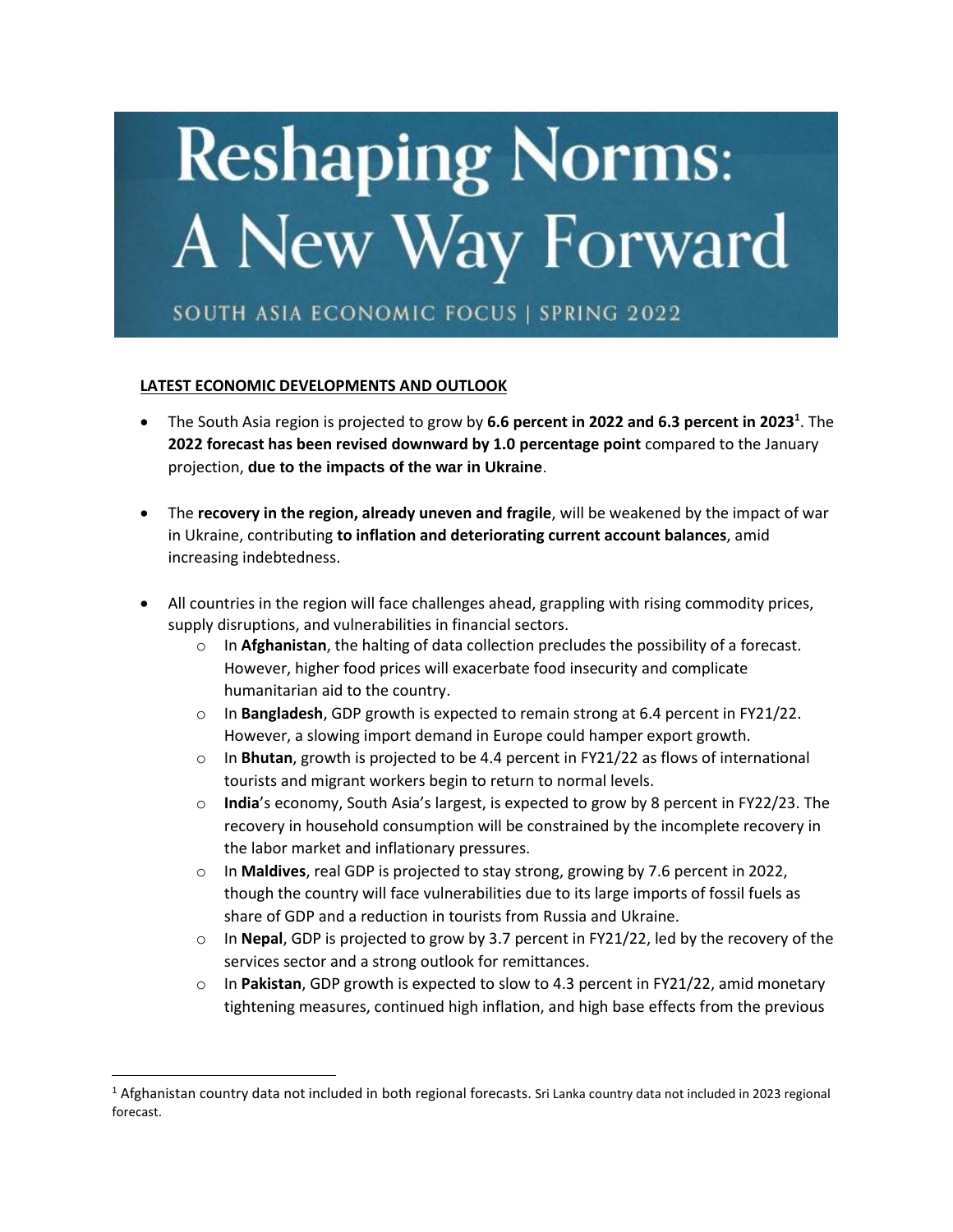year. An increase in fuel prices could potentially pose a tough fiscal challenge, as energy subsidies as a percent of GDP are the highest in the region.

- o In **Sri Lanka**, growth for 2022 is estimated at 2.4 percent, though the debt and balanceof-payments crisis and widespread shortages makes any forecast highly uncertain.
- Though GDP growth continues to be solid, the **recoveries have been uneven across sectors, countries, and groups of people**. While production and exports of digital services have risen, other sectors like construction, transportation, and tourism have not fully recovered in most countries.
- Inflation is expected to rise in all countries in 2022 before subsiding in 2023. For the region as a whole, **headline inflation is expected to be 7.0 percent in 2022** (up from 6.7 percent in 2021).
- **Poverty rates for the region are expected to recover** in line with growth recovery. However, there is also a risk that poverty rates will not improve due to food insecurity if agricultural production yields are hampered by high global fertilizer prices.
- Almost all countries in the region will be **adversely affected by higher and unpredictable energy prices**, underscoring the need to become less dependent on fossil-fuel imports.

## **RESHAPING SOCIAL NORMS FOR GENDER EQUALITY**

- **Traditional attitudes and deeply rooted social norms towards gender have persisted** or become more conservative over time. They can be a key obstacle towards gender equality, the welfare of children as well as broader economic growth.
- **Women continue to face great disadvantages in accessing economic opportunities** in the region, despite decades of economic growth, rising education, and declining fertility. And the COVID-19 crisis has exacerbated these existing gender disparities.
- Many South Asian countries rank among the **lowest in the world in terms of female labor force participation**, as well as other forms of gender disparities, such as freedom of movement, social interactions, asset ownership, and son preference.
- Across the world, at higher levels of development women tend to spend less time doing household chores and more time in paid employment. However, **for most South Asian women engagement in economic activity is lower than what would be expected given the level of development of the region**.
- With few exceptions, **conservative beliefs about household labor division in South Asian countries account for a large share of these gaps in women's economic engagement.**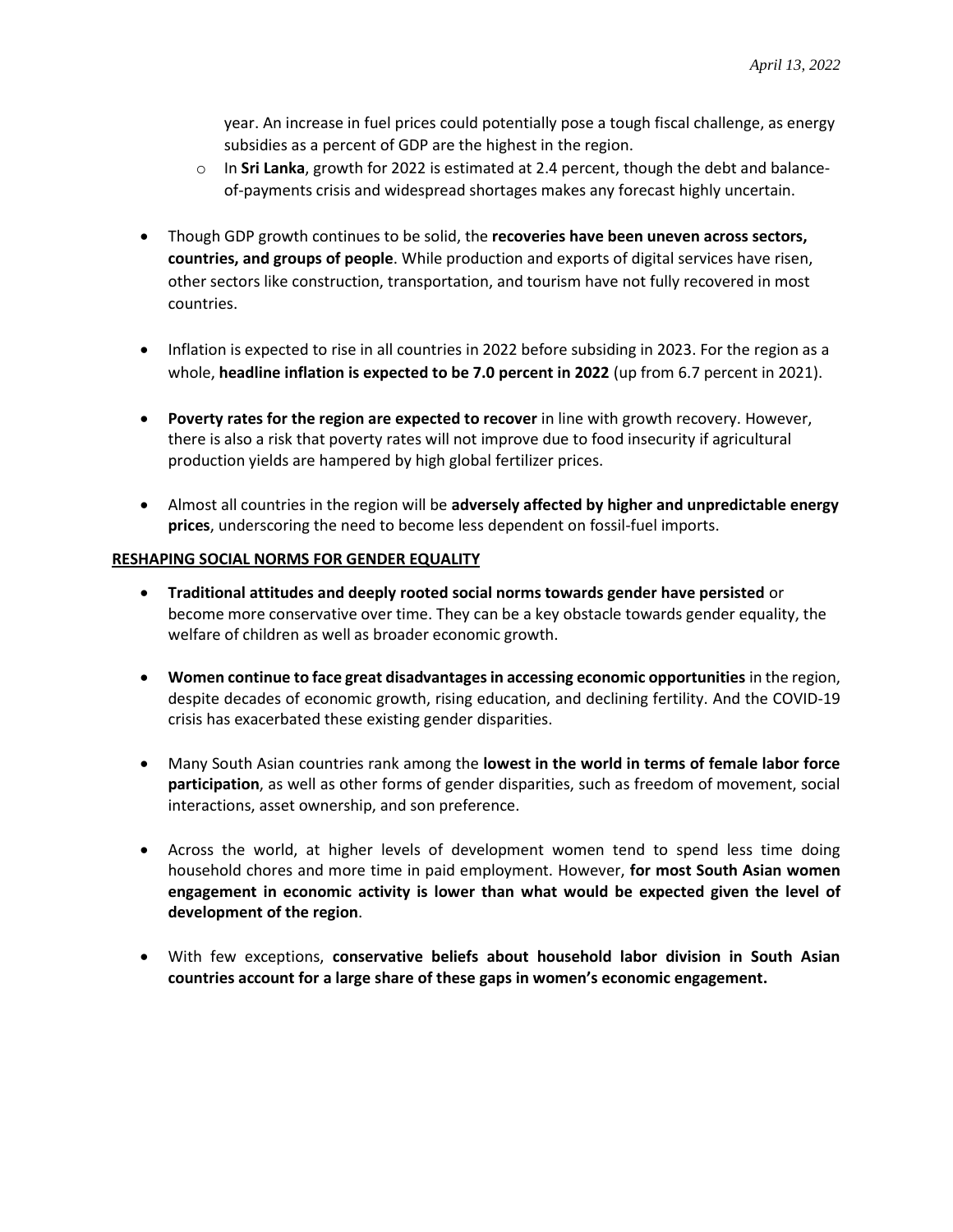## **POLICY OPTIONS FOR GREEN, RESILIENT AND INCLUSIVE DEVELOPMENT**

- Governments need to **carefully plan monetary and fiscal policies to counter external shocks and protect the vulnerable**.
	- o Monetary policy needs to **contain inflation** without derailing nascent economic recovery.
	- o Fiscal policy needs to **provide support to fragile sectors** without over-stimulating demand and jeopardizing fiscal sustainability.
	- o Policymakers should **focus on the quality of government spending** by, for example, providing targeted income support for vulnerable households that are struggling with higher food and energy costs and steering away from price subsidies that tend to benefit wealthier households and deplete public resources.
- Countries should also **accelerate the transition to a low-carbon development path** and move towards a greener economy to reduce reliance on fuel imports.
	- o Gradually **introduce green taxation and putting tariffs on products that cause environmental damage**. For example, taxing carbon-intensive fossil fuels would incentivize higher energy efficiency in consumption and encourage the transition toward renewable energy.
	- $\circ$  This can have multiple quantifiable benefits, including global climate benefits, less local pollution and less congestion and road accidents.
	- o Greening of taxation can also **provide much-needed fiscal space in the region**, with additional revenues that could be utilized for adaptation against climate-related disasters, badly needed infrastructure that increases productive capacity, or strengthening social safety net systems.
	- $\circ$  If revenues from the carbon tax are redistributed as cash transfers, this could help compensate poorer households and improve income distribution.
- Countries need to implement interventions that **tackle barriers to women's economic participation, including norms that are biased against women**.
	- o **Investing in infrastructure**, such as transportation and electrification, can help improve mobility and time allocation for women.
	- o **Introducing policies that are sensitive to existing norms**, such as programs that address social and logistical constraints. This could include **economic incentives like transfers, subsidies, and access to financial instruments** that can help families make better choices, like keeping girls in school longer. Or, **introducing new sanctions and shifting the need to abide by socially prescribed behavior**, such as granting equal property rights to women.
	- o **Information interventions that close knowledge gaps** and **correct misperceptions of societal attitudes** can be effective, such as providing families with information about what others in their community think or providing positive role models through women in leadership positions.